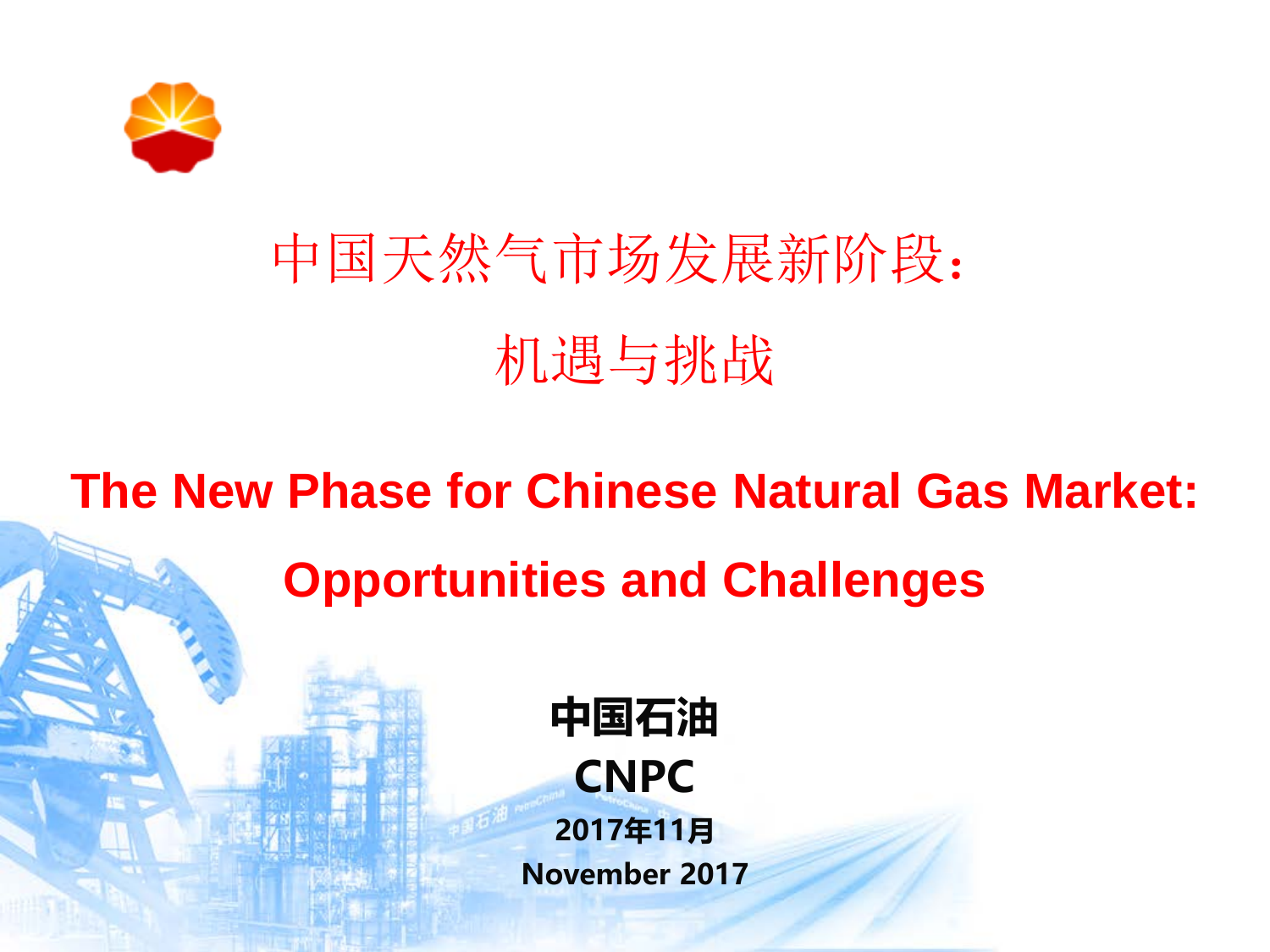### 1、中国天然气消费重回两位数增长 Growth of Gas Consumption in CHINA Back to Double Figures



▶ 2000-2013年, 中国天然气消费年均增速曾高达16%。

From 2000 to 2013, the average consumption growth of gas once hit 16%.

 虽然消费量于2016年突破2,000亿方,但是过去3年中国天然气需求增速放缓。2014年以 来,受经济下滑、暖冬连续、油价煤价下跌而国内气价上调等因素影响,2014-2016年三 年需求增速分别下降至7.3%、4.8%和6.4%。

 Although the total quantity of gas consumption in 2016 made a breakthrough of 200Bcm, but the speed of growth upon demand edged down since 2014. The growth YOY from 2014 to 2016 are 7.3%, 4.8% and 6.4% respectively, shrinking from prior years' level due to the adjustment of economy, continuous mild winters and the descend of oil and coal price.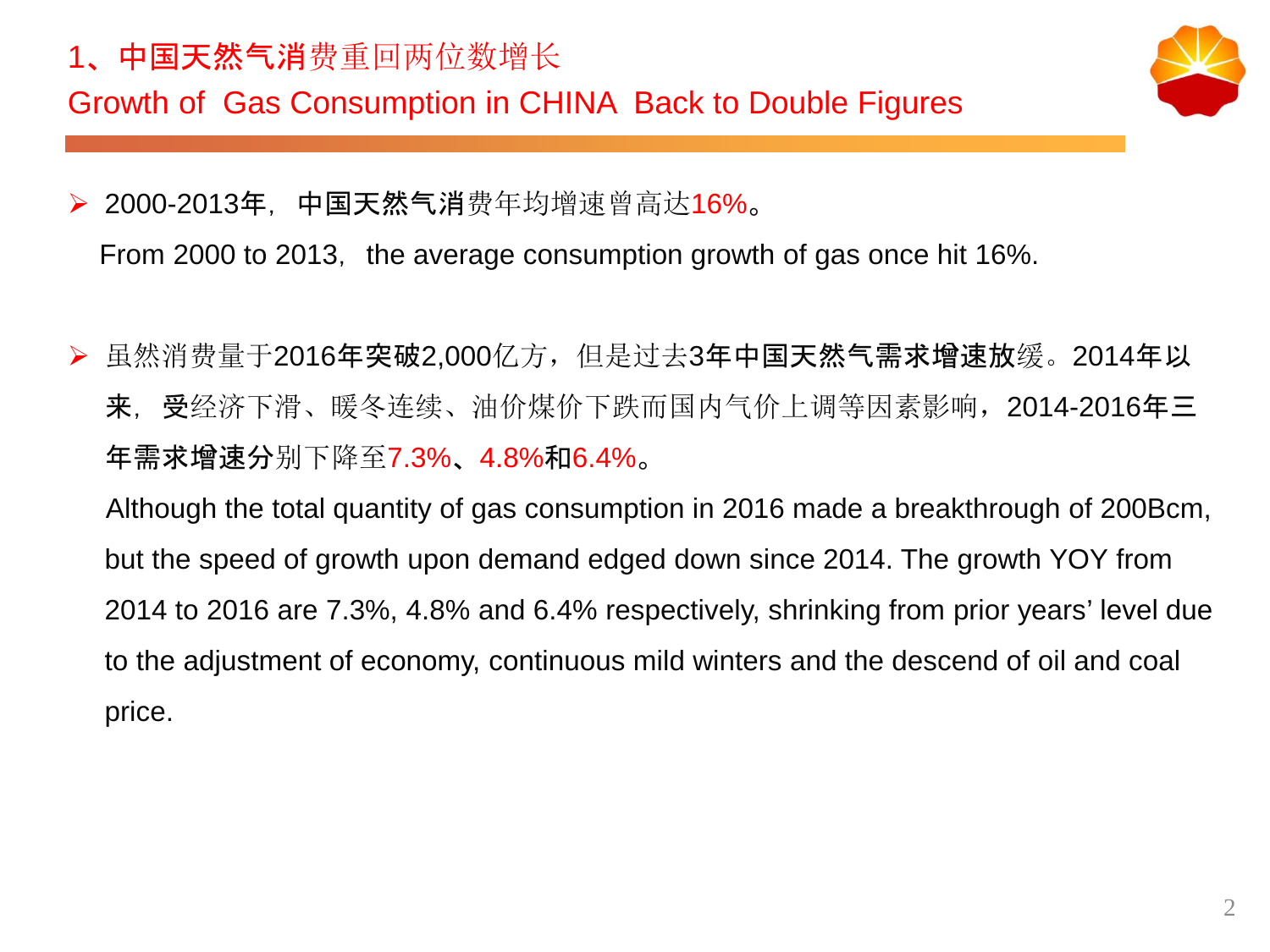



*201*7年1-9月,受经济、环保政策、天然气相对替代能源经济性等因素驱动,全国天然气消 贵量同比增长16.6%。预计全年天然气消费增速将达15%。 During the first three quarters of 2017, domestic natural gas consumption increased by 16.6% YOY, driven by economic factors, environmental policies and the competitiveness of gas relative to substitute resources as primary energy.

2000~2016年中国天然气消费及增长率

Consumption and Growth of Natural Gas, 2000-2016

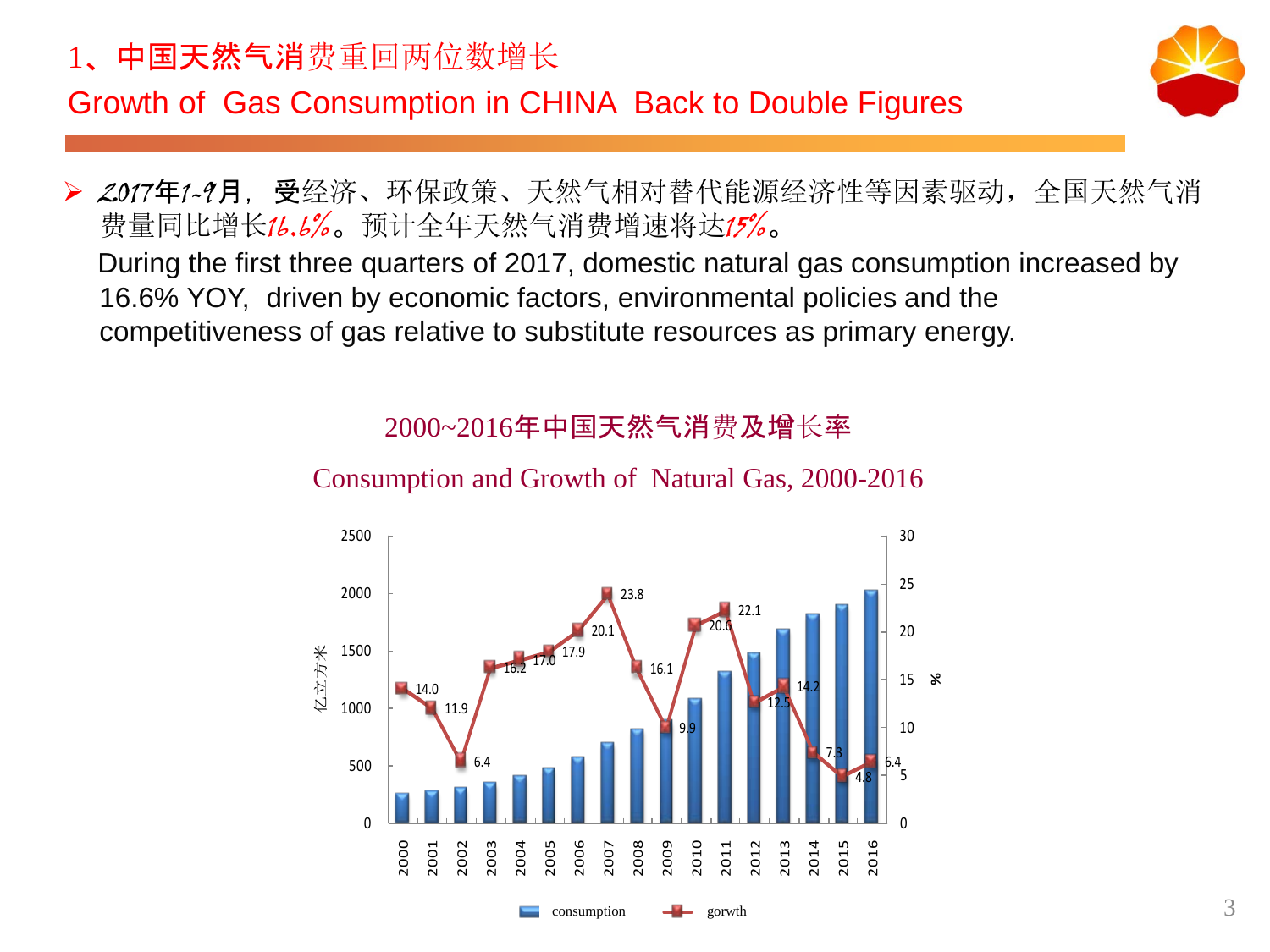2、中国天然气"淡季不淡"特点突出

Market Features: Booming Demand in off-season



 二季度和三季度为中国天然气消费的传统淡季,而今年有所不同,同比增速超过20%,与过 去三年淡季的零增长或负增长形成鲜明对比。上半年消费增量已经超过120亿方,超过去年 全年的增量。

 Q2 and Q3 are identified as off-season for gas traditionally. Nevertheless, it's thoroughly different this year compared to the past, in the prior three years the growth rate sometimes fell down to zero or even negative. Based upon the data YTD, this year's YOY growth can be predicted beyond 20%. The increase of consumption in H1 of 2017 has already exceeded 12Bcm, even higher than the total increase of the whole year of 2016.



#### 2010-2017年我国天然气季度消费变化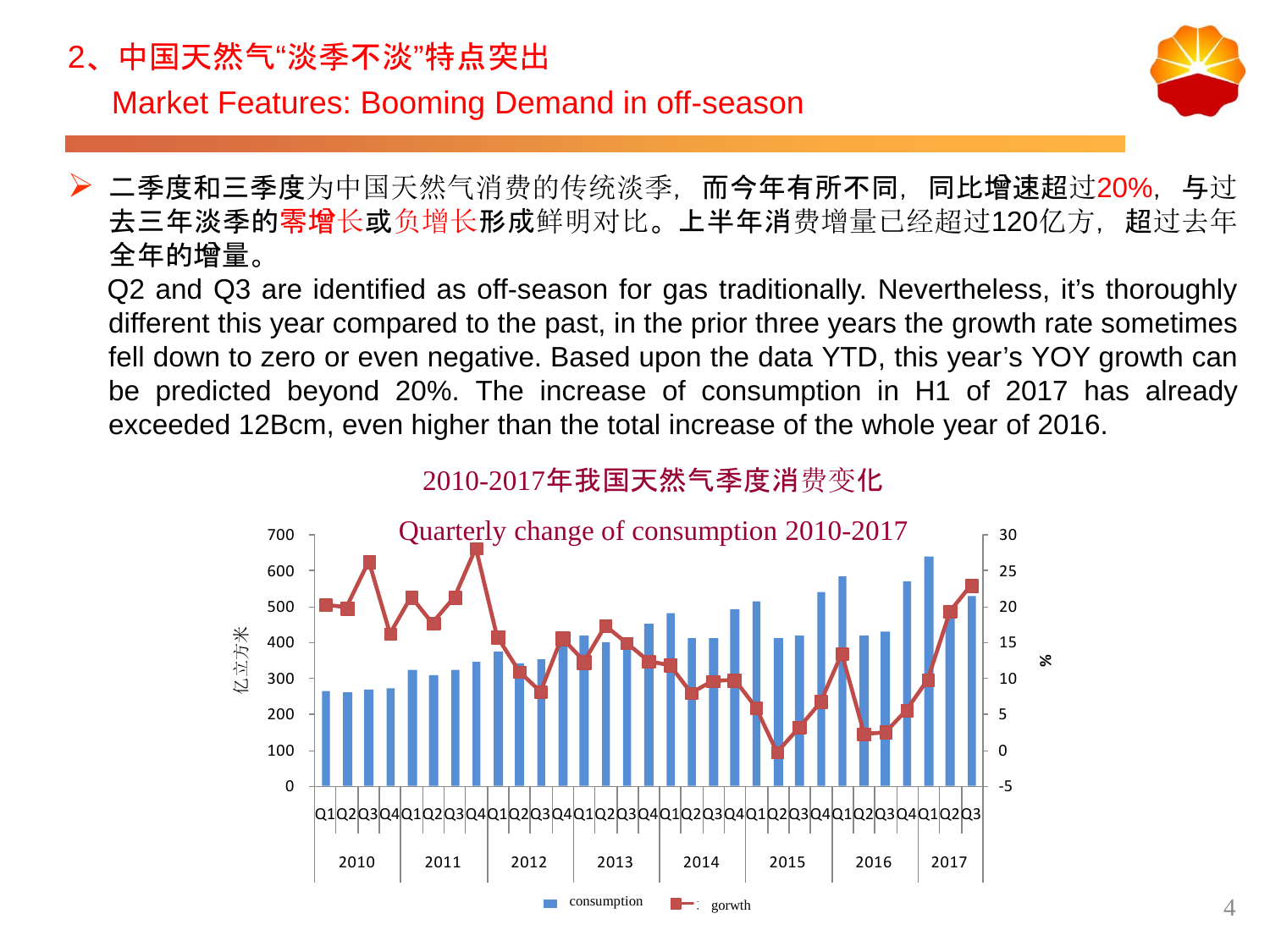2、中国天然气"淡季不淡"特点突出

Market Features: Booming Demand in off-season



主要因素:

Main Incentives:

• 经济因素:宏观经济稳中向好(一二季度增速均为6.9%,三季度6.8%)

 主要用气行业行情改善(经济向好拉动钢铁、玻璃、化工需求增加,价格回升) Economy: Fundamentals maintained a smooth running (GDP: Q1/2 both 6.9%, Q3 6.8%).

• 政策因素:环保政策助推煤改气项目完成投运(采暖和工业煤改气)

- Policies: Environmental policies stimulated the switch of Coal to Gas mainly in heating and industrial sectors.
- 价格因素:替代燃料价格上涨,天然气价格竞争力回升(煤价居近三年高位,油价相对气价较高) Price: With the rising of the substitute energy, the competitiveness of gas was improved (coal price hit 3-years' peak, oil price ran relatively higher than gas).
- 长三角地区外来供电设施检修、水电发电量下降等

 The declines upon the power generation caused by maintenance of power plants and grid facilities and decrease of hydropower in Yangtze River Delta.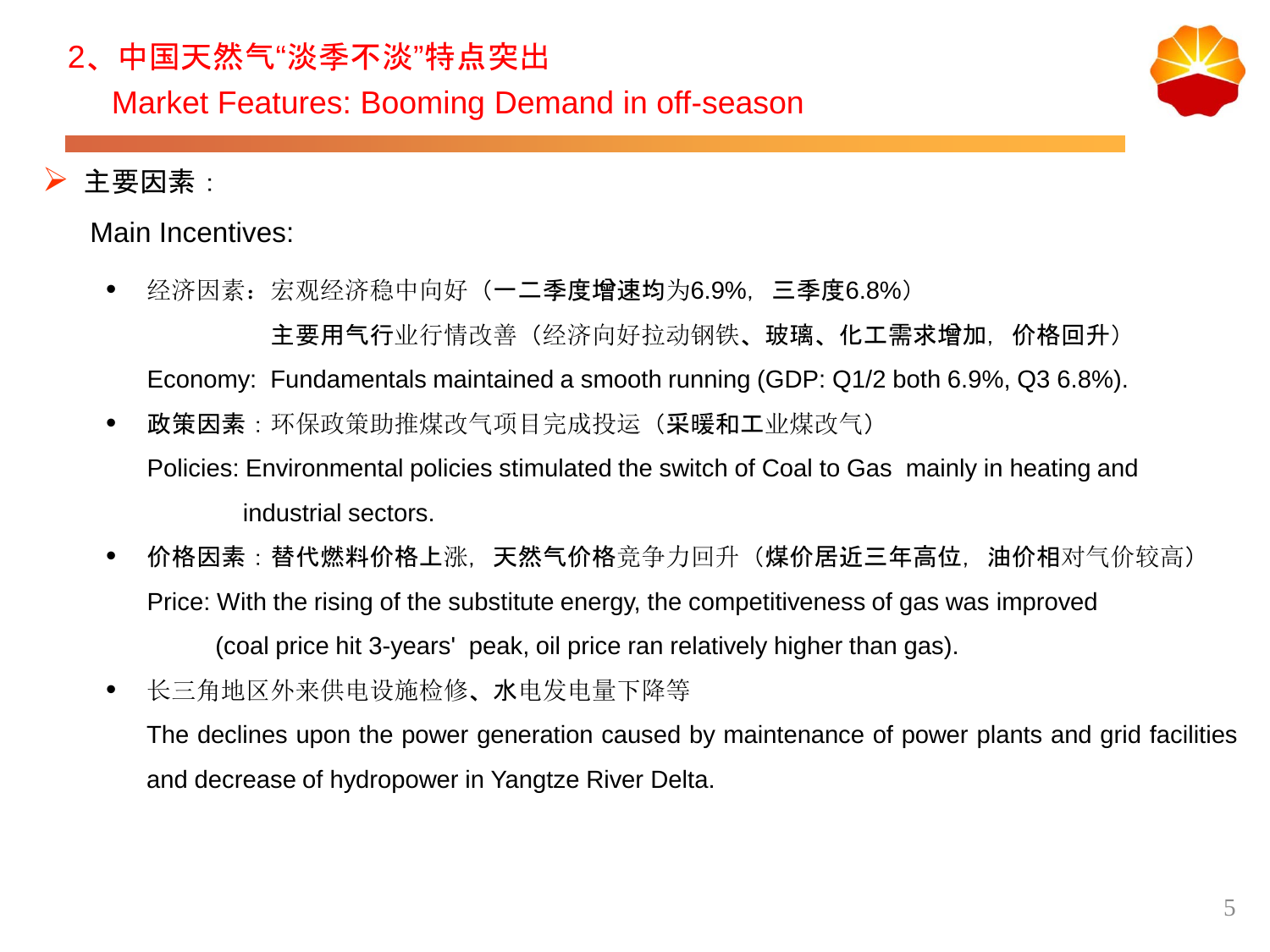3、 国产气增速箭头开始向上, 供应保障能力不断增强 Domestic Production Growth Picked Up, Supply Capacity Secured



- 2000-2015年,国内天然气产量从270亿方增长至1320亿方,年均增速11%。但是,近年来增速不断下滑。 From 2000 to 2015, domestic production increased at the speed of 11% YOY, and from 27Bcm to 132Bcm. However the momentum has been decelerated recently.
- 2016年,受需求总体不振和LNG进口量大幅增长影响,国内天然气产量(含煤制气)受到压减,国内天然 **气供**应量1344亿方,同比增长1.6%。

 In 2016, domestic production was constrained owing to the weak demand and sharp growth in LNG imports. Domestic supply contributed 134.4Bcm, increased by 1.6% YOY.

- ✔ 页岩气:产量约79亿立方米,增长34亿方,较上年增长76.3%,主要来自中石化和中石油。 Shale gas: around 7.9Bcm, increased by 76.3% YOY, mainly from Sinopec and CNPC.
- ✔ 煤层气: 地面抽采量近45亿立方米, 同比增长13%。

Coalbed methane : around 4.5Bcm, increased by 13% YOY.

✔ 煤制气:产量约16亿立方米,同比增长14.5%。

Coal gas: around 1.6Bcm, increased by 14.5% YOY.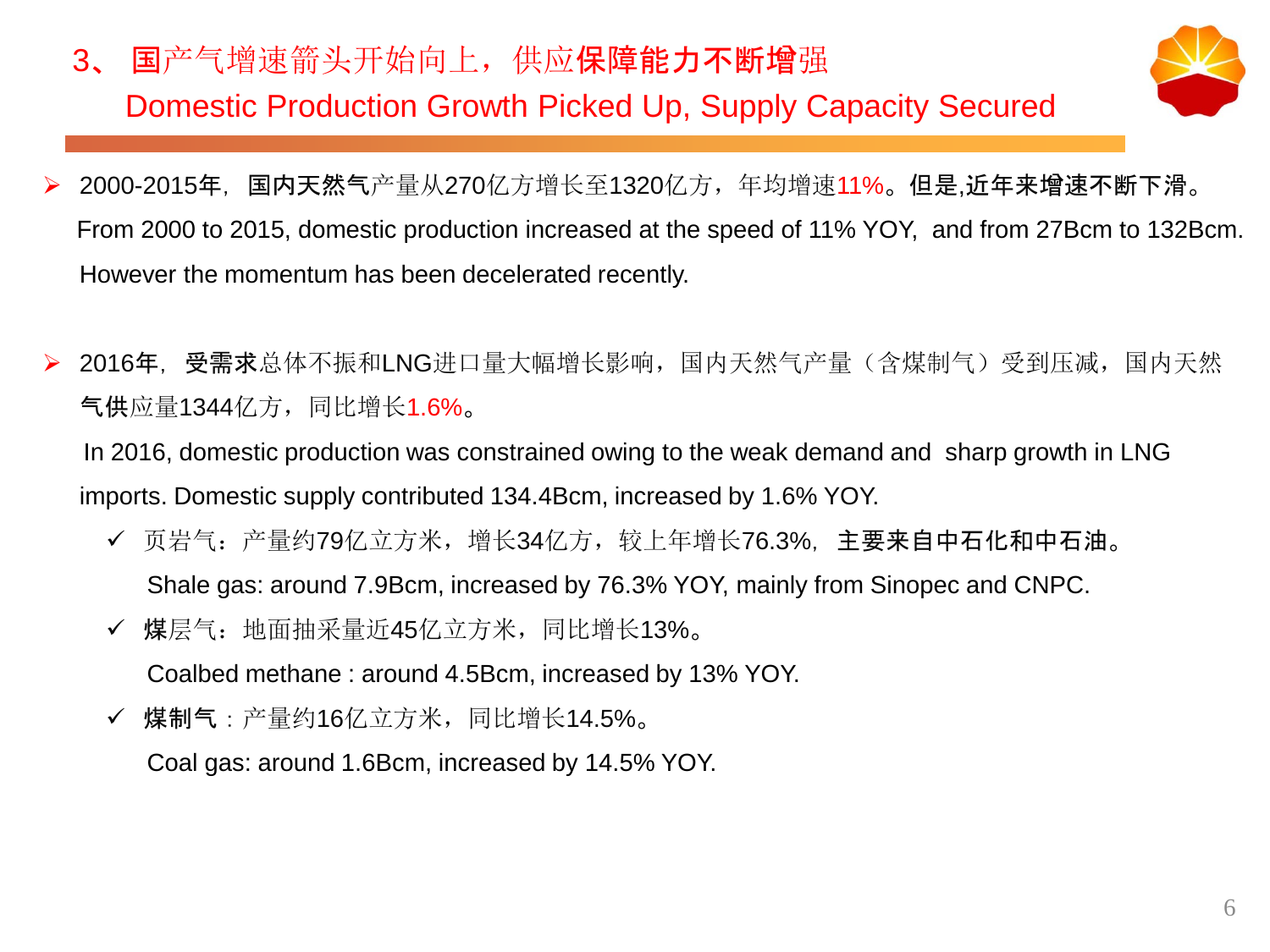Domestic Production Growth Picked Up, Supply Capacity Secured

 2017年1-9月国内天然气累计产量1073亿立方米,同比增长10.9%;加上煤制气16.3亿 立方米,国内总供应量1088亿方,同比增长10.8%。

Statistics demonstrates, in the first three quarters , domestic gas field production accumulated to 107.3Bcm , increased by 10.9% YOY. and total gas production up to 108.8Bcm, increased by 10.8%,including coal gas which amount to around 1.6Bcm.

### 2000~2016年中国天然气产量

Chinese Gas Production from 2000 to 2016

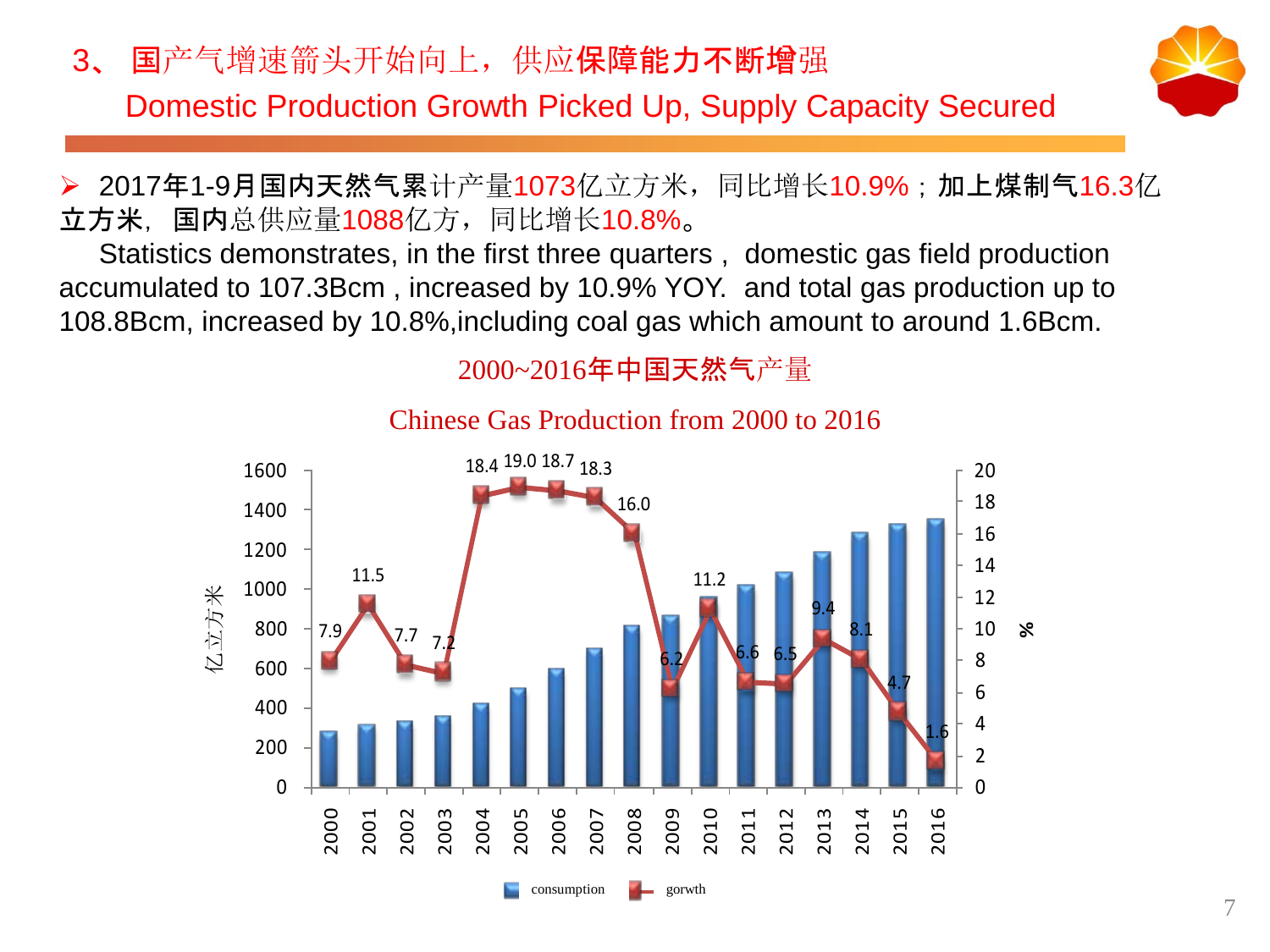

▶2017年1-9月, 国内累计讲口天然气648亿立方米, 同比增长21%, 高于去年同期的18%。 In Jan-Sep 2017, the total import was 64.8Bcm, increased by 21% YOY , whereas the growth rate of last year was 18%.

✔ 管道气315亿立方米,同比增长7.7%

The imported PNG was around 31.5Bcm, increased by 7.7% YOY

**√LNG333亿立方米,同比增长35%** 

The imported LNG was around 33.3Bcm, increased by 35% YOY

中国天然气对外依存度今年已升至40%以上。

China's dependence on imported natural gas rose over 40%.

#### 2009~2016年中国天然气对外依存度



#### 2016年我国LNG进口来源

The import resource in 2016

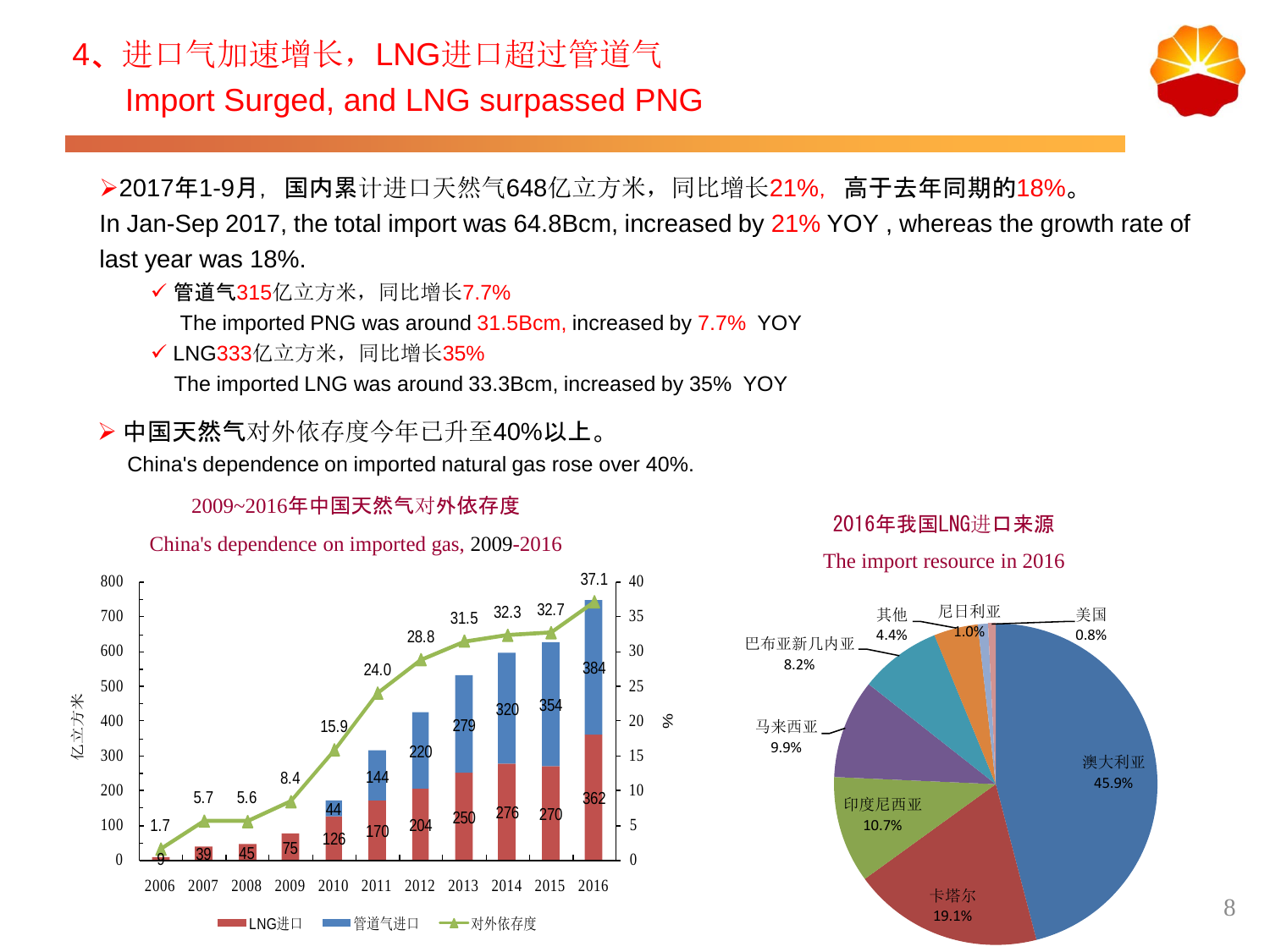5、中国天然气市场面临的挑战——一是冬夏季峰谷差加大 Challenges to Chinese Gas Market: Expanding Peak-Valley Gap



- 随着采暖煤改气的推进,中国冬夏季用气峰谷差进一步加大。储气调峰和应急能力不足是 当前制约天然气市场发展的突出问题。
	- With the implementation of the switch of coal to gas in heating sector, the peak-valley gap of gas consumption further widened. Insufficient peak shaving capacity and emergency responding capability restricted the development of the gas market.
- ▶ 截至2016年底,中国建成18座地下储气库,工作气量61亿方/年, 占全国消费量的比重为 3%,远远低于天然气消费大国的15%-30%水平。

 Up to 2016, China has built 18 underground gas storages with working gas capacity of 6.1Bcm per year, which accounts for 3% of domestic consumption, far lower than those mature markets(around 15%-30%).

市场化的价格机制尚未最终形成,对市场供应能力形成制约。

The market pricing mechanism is not established yet, which restricts the supply capacity. $_\mathrm{\mathrm{\mathrm{9}}}$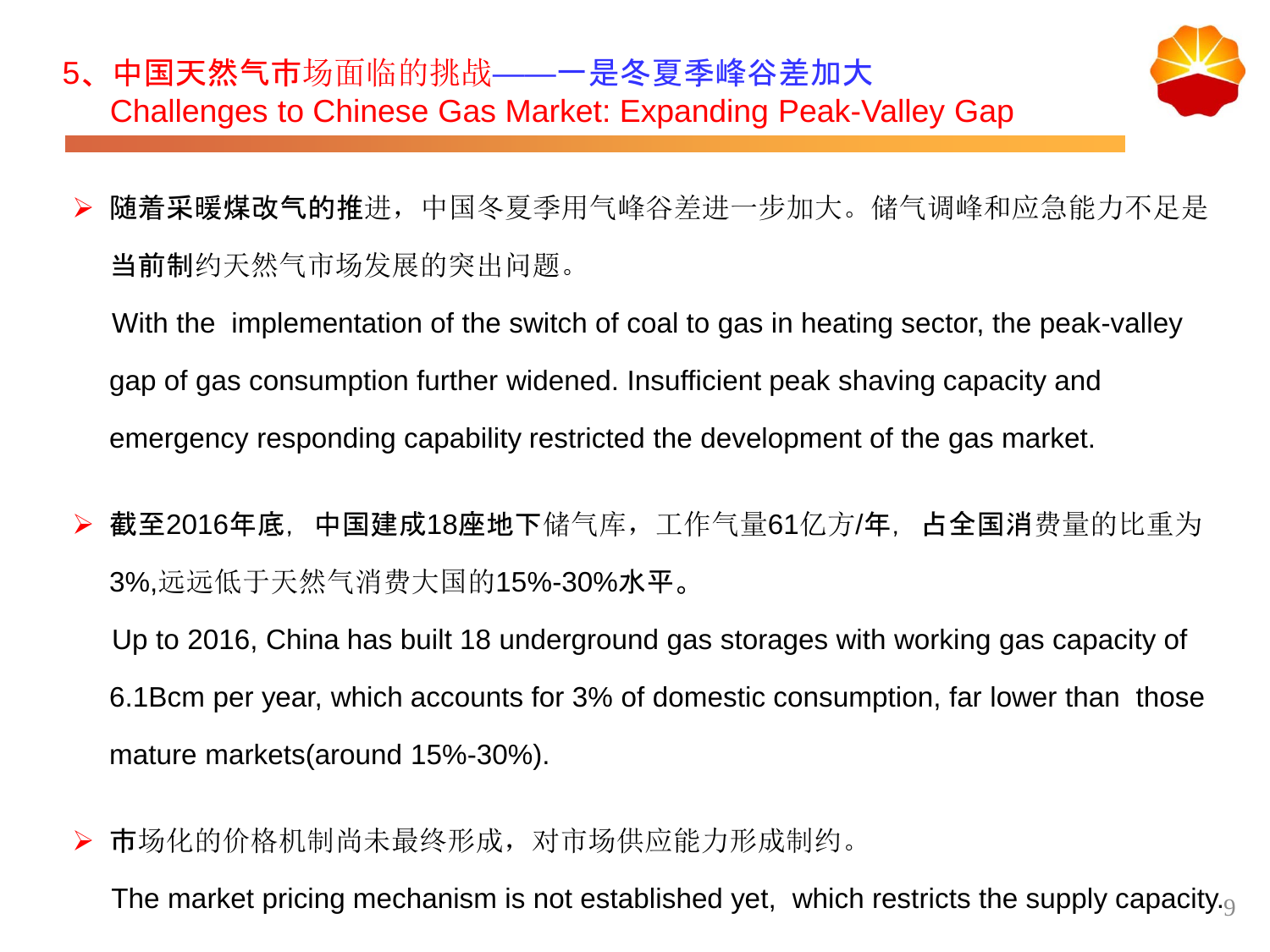### 5、中国天然气市场面临的挑战——一是冬夏季峰谷差加大 Challenges to Chinese Gas Market: Expanding Peak-Valley Gap

北京市

上海市

南京市

■居民用气 ■工业 ■车用天然气CNG

西宁市

乌鲁木齐市

乌鲁木齐市

广州

#### 国外典型国家地下储气库工作气量

#### **The working capacity of foreign underground gas storages**

**End Users' Gas Prices of different regions**

不同地区终端用户天然气价格

| 国家   | 储气库<br>数量 | 工作气量<br>亿方 | 最高采气<br>量<br>亿方/日 | 天然气消<br>费量<br>亿方 | 占消费量<br>比重<br>% | (元/米3) |
|------|-----------|------------|-------------------|------------------|-----------------|--------|
| 美国   | 400       | 1337       | 33.36             | 7594             | 17.6            |        |
| 俄罗斯  | 24        | 696        | 7.37              | 4092             | <b>17.0</b>     | 价格     |
| 乌克兰  | 13        | 322        | 2.87              | 384              | 83.9            |        |
| 德国   | 53        | 246        | 6.37              | 709              | 34.7            |        |
| 加拿大  | 61        | 232        | 3.60              | 1042             | 22.3            |        |
| 意大利  | 12        | 170        | 3.33              | 568              | 29.9            |        |
| 法国   | 13        | 122        | 2.70              | 359              | <b>34.0</b>     |        |
| 荷兰   | 5         | 102        | 2.17              | 321              | 31.8            |        |
| 奥地利  | 9         | 82         | 0.94              | 78               | 105.1           |        |
| 澳大利亚 |           | 64         | 0.21              | 292              | 21.9            |        |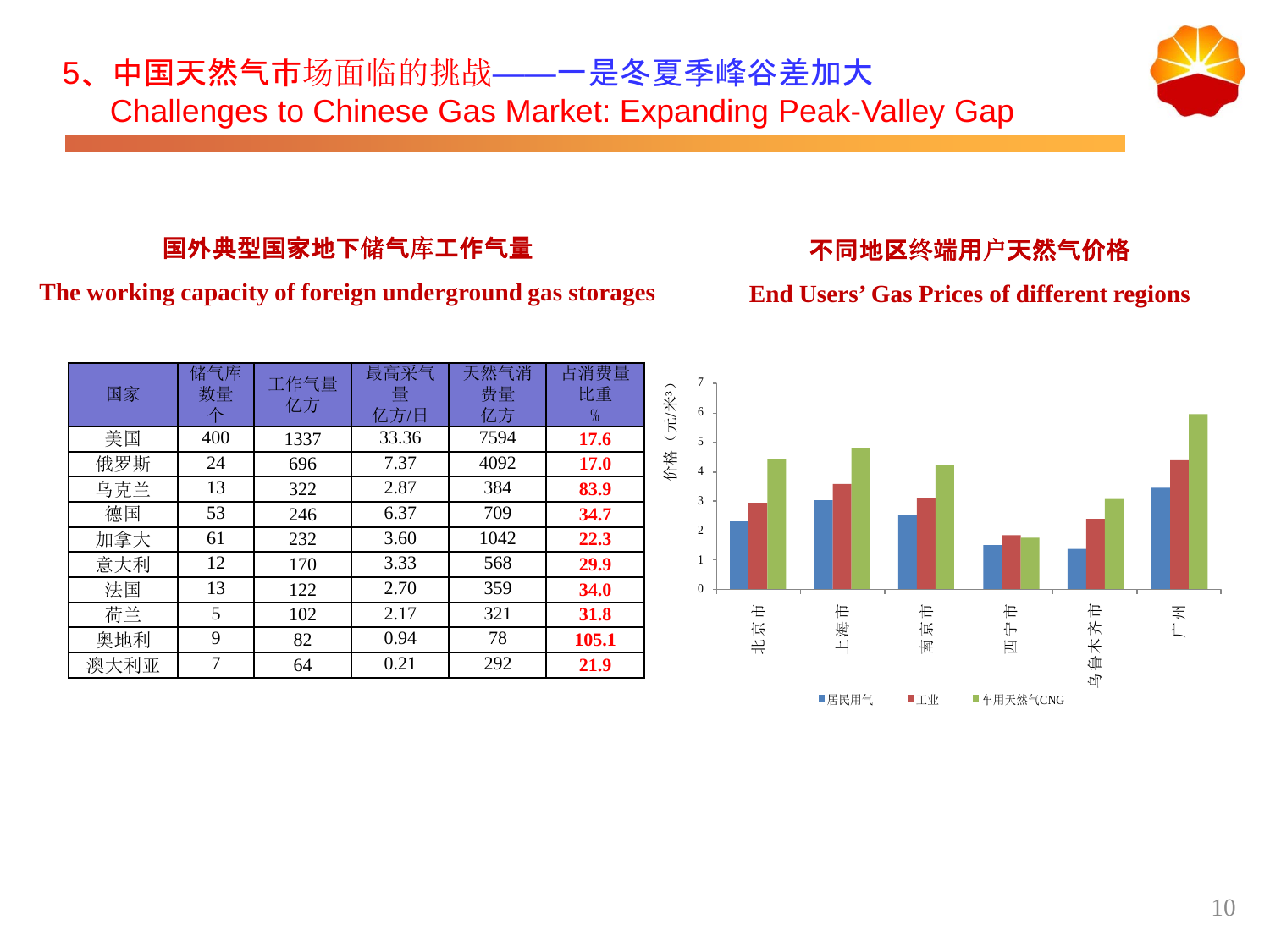6、中国天然气市场面临的挑战——二是进口天然气价格回升 Challenges to Chinese Gas Market: Import Price rebounded



进口天然气价格回升加大国内供气成本。

Domestic supply cost is driven higher by rebounding import price.

- ▶ 9月, 我国进口LNG到岸均价1.77元/立方米, 同比上涨15%。 The average DES LNG price is 1.77CNY/cm in Sep, increased by 15% YOY.
- ▶ 9月, 进口管道气到岸价1.33元/立方米, 同比上涨14%。

The average DAP PNG price is 1.33CNY/cm in Sep, increased by 14% YOY.

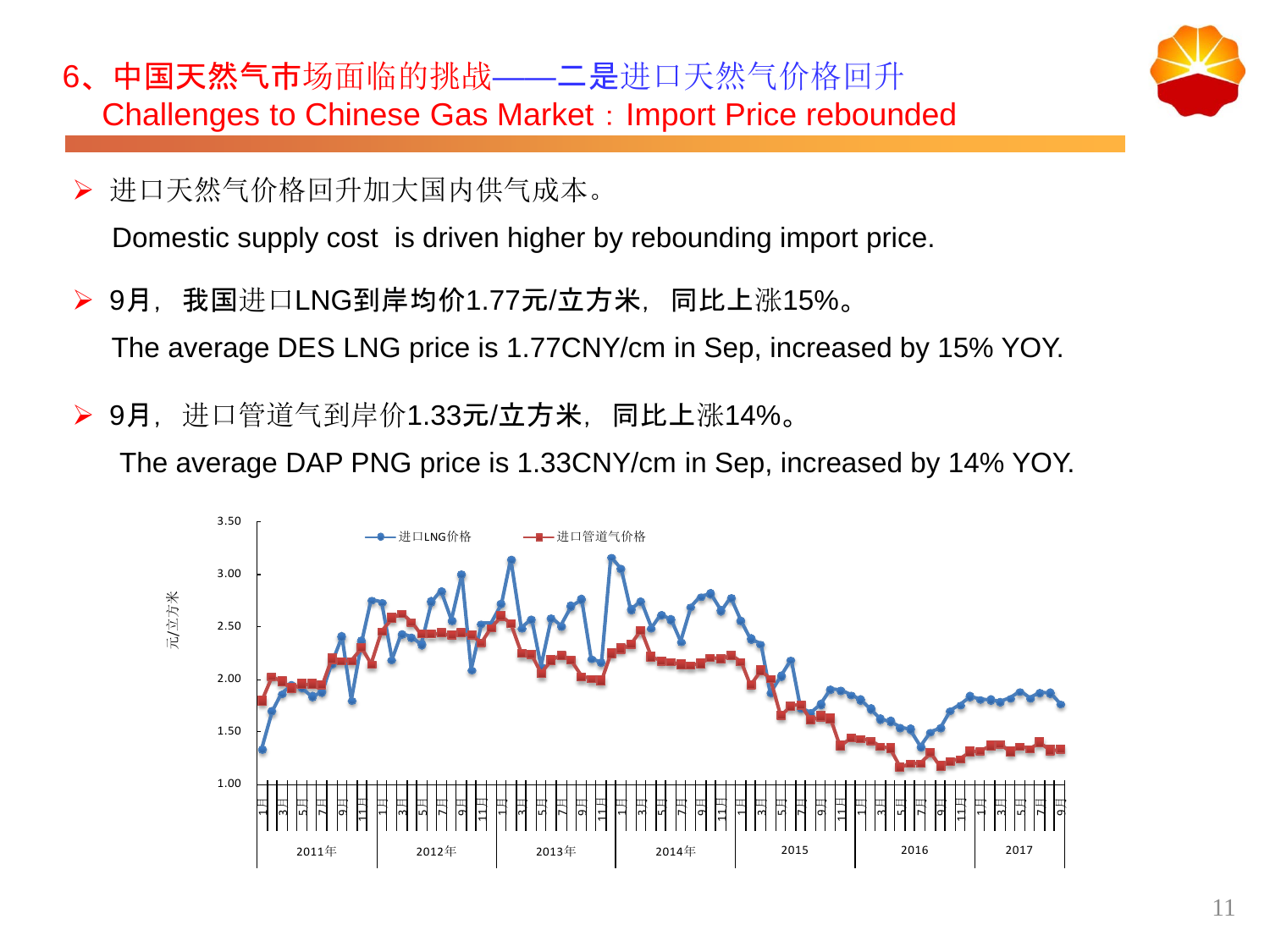## Opportunities to Chinese Gas Market : Policies Promoting Development



 围绕天然气规划、利用、价格和机制等方面,今年以来国家部委发布《天然气发展"十三五" 规划》、《关于加强配气价格监管的指导意见》、《加快推荐天然气利用的意见》、《中长期 油气管网规划》、《京津冀及周边地区2017-2018年秋冬季大气污染综合治理攻坚行动方案》 等12项规划、政策。地方政府积极出台相关规划和政策。

Concentrating on planning, utilization and price mechanism of gas industry, China National authorities have released a set of policies to push forward the development of market. Local governments have also actively introduced relevant blueprints and measures to respond to the new reform. •《石油天然气规划管理办法》,国家能源局

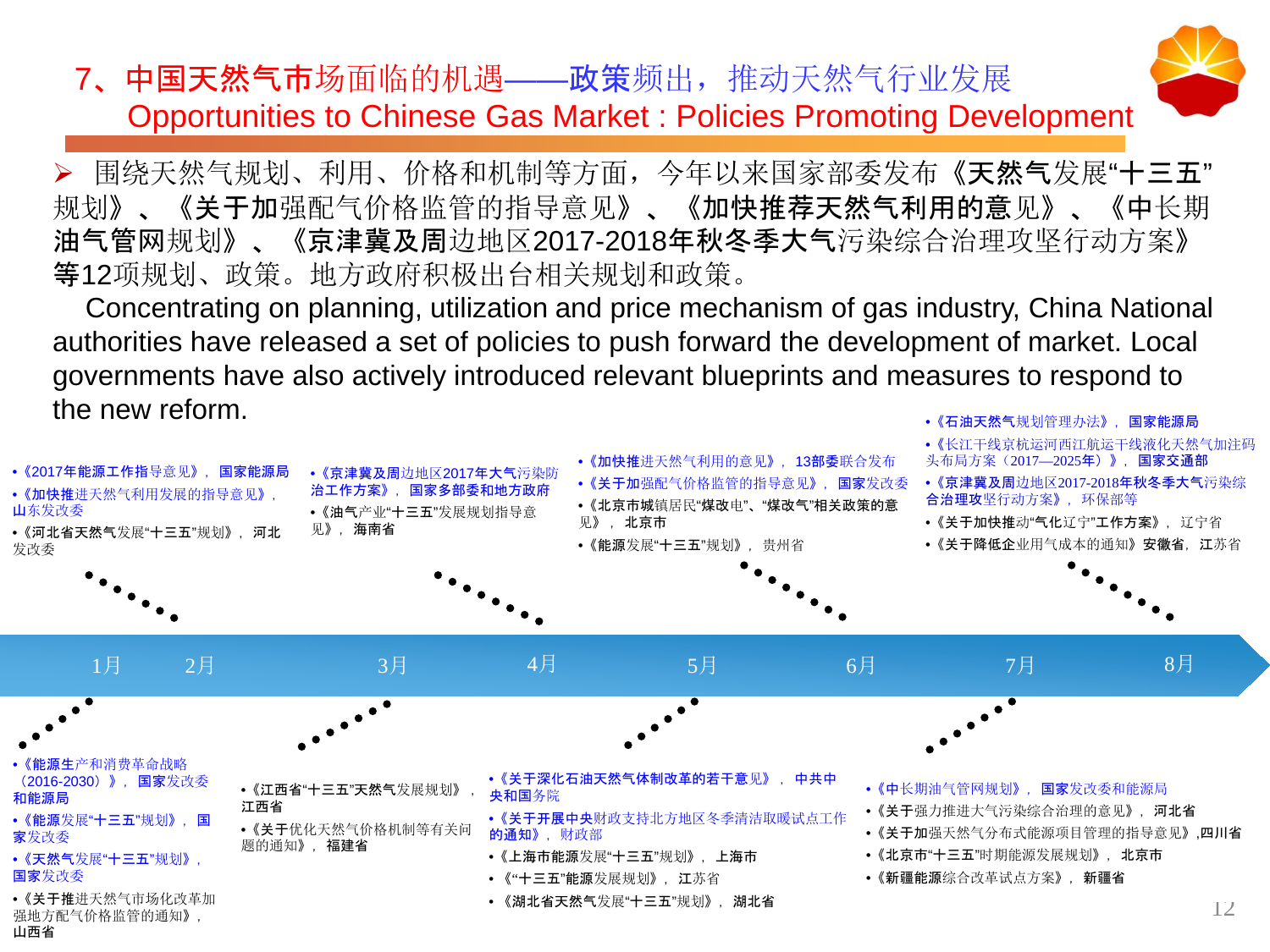



 一是前不久结束的中国共产党第十九届代表大会,将生态文明建设、绿色发展理念以及建设美丽中国提 到了全新高度。中国将认真履行《巴黎协定》,北方"2+26"城市清洁采暖全面铺开,环境保护税即将自2018 年开征。

 In the 19th CPC National Congress, the concept of ecological civilization construction, green development and construction of beautiful China was highly addressed and brought up to great importance. China will implement Paris Agreement seriously, promote northern "2 + 26" cities clear heating plan and levy environmental duty in 2018.

二是"利用政策"明确天然气清洁能源地位,提出推动天然气利用四项重点任务(城镇燃气、天然气发电、 工业燃料升级、交通燃料升级工程),明确了未来市场利用的主推方向在北方地区清洁取暖、城镇及农村居 民用气、天然气分布式能源、天然气调峰电站、天然气热电联产、工业领域"煤改气"、天然气车船等,这为 公司发挥一体化产业优势、进一步延伸产业链指明了方向。

 The new policy clearly classifies Gas as a clean energy, and requires four areas of efforts to promote gas utilization, i.e., Urban Gas Engineering, Gas-fired Power Generation, Industrial Fuel Upgrading, and Transportation Fuel Upgrading. The policy also makes clear the main realms of natural gas future utilization, which are heating in northern cities, urban and rural residential demand, distributed energy etc., benefiting CNPC from integrated industry and extended industry chains.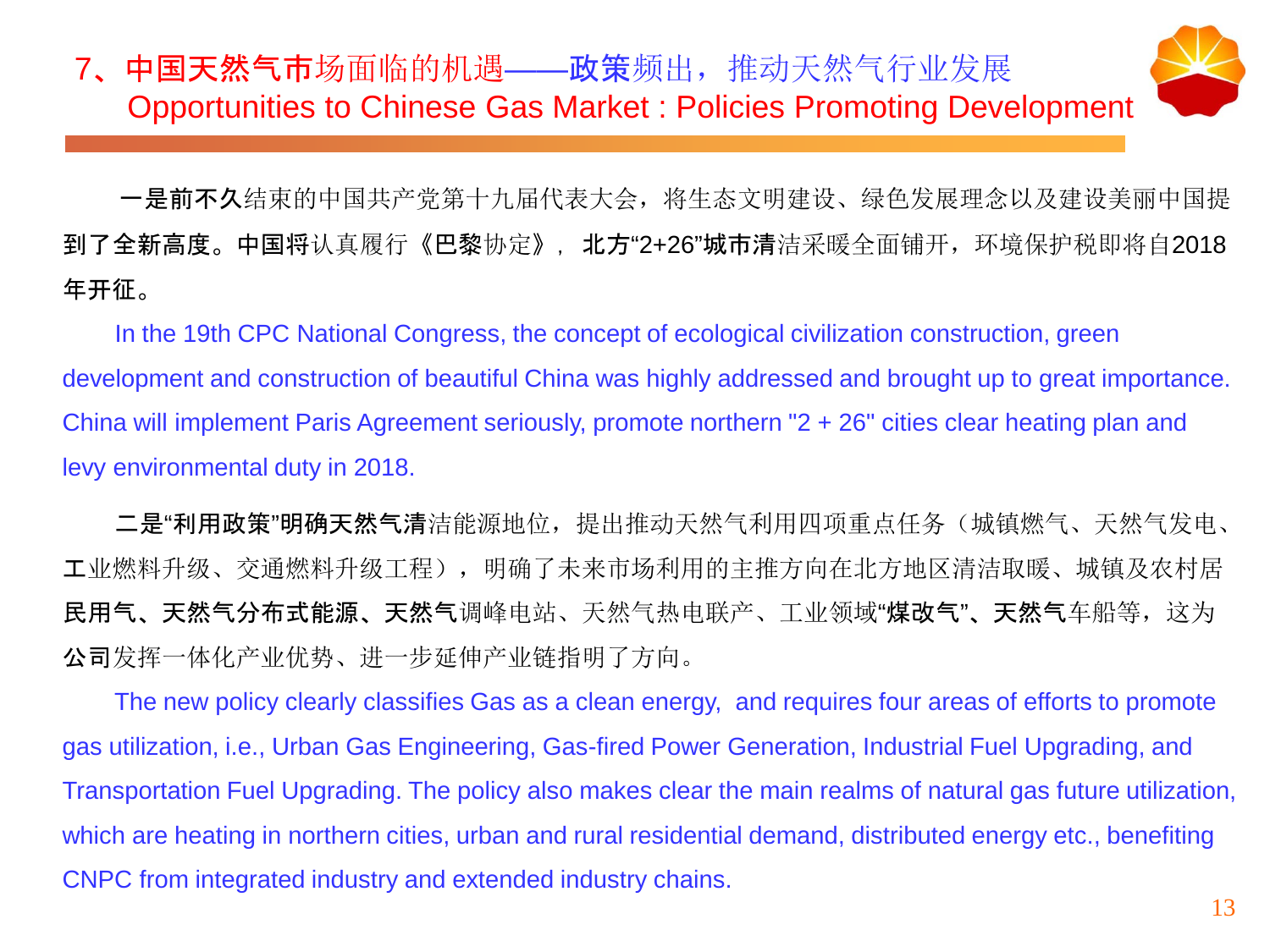7、中国天然气市场面临的机遇——政策频出,推动天然气行业发展 Opportunities to Chinese Gas Market : Policies Promoting Development



三是非居民天然气销售价格将加速市场化,终端消费者用气成本必然降低。 2017年9月1日 起, 国家发改委将非居民用气门站价格下调0.1元/立方米。

 The speed of marketization of non-residential gas price will be accelerated, which will lower end-users' costs. NDRC cut non-residential city gate price by 0.1CNY/cm since Sep 2017.

四是管网改革加快落地,准入范围全面扩大。可以预计,我国配气与销售业务分离将加快推 进,用户自主选择气源将最终得以实现,下游市场的竞争性将日益激烈。

 The step of reform of pipeline network is being fostered, adopting more players into the market. Predictably, the separation of gas distribution and sales will be promoted, and endusers will be free to choose the supplier, making the downstream market more competitive.

凡此改革的最终目的在于让利于消费者,意味着天然气终端价格下降空间加大并刺激终 端用户的需求进一步增长。

The ultimate goal is to benefit consumers, to lower gas price and to stimulate demand.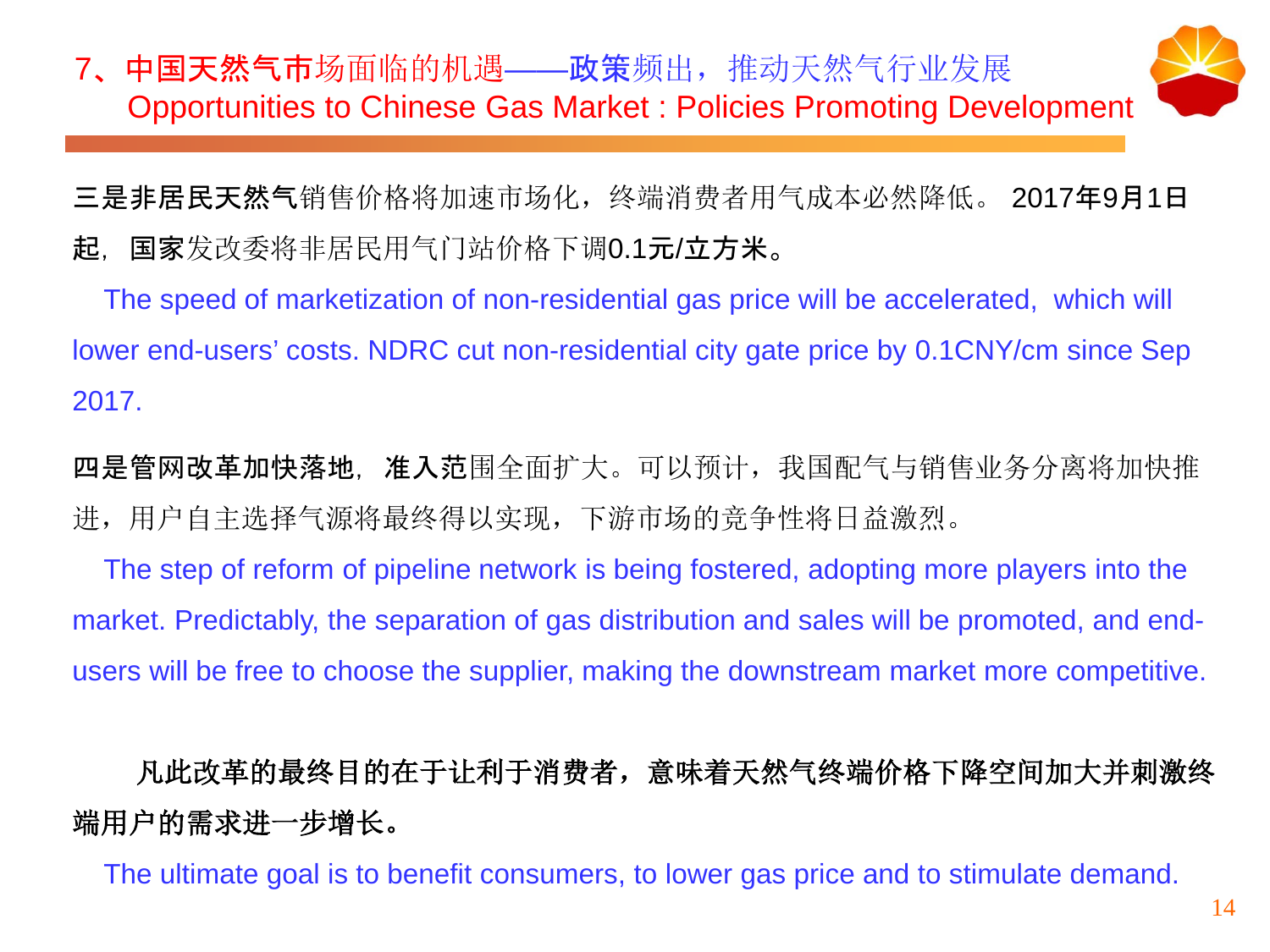

《能源发展战略行动计划(2014-2020年)》、《能源十三五规划》、《天然气十三五

规划》提出,2020年天然气占一次能源的比例将达到10%;到2030年将达到15%。

According to the state's strategy , the proportion of Gas among the primary energy consumption should accounts for 10% in 2020, and will be further expanded to 15% in 2030.

 今年7月份,中国政府出台了《加快推进天然气利用的意见》,明确中国天然气市场的 发展目标是将天然气逐步培育为能源消费结构的主体之一,按照2020年**能源消**费总量48亿 吨标煤、2030年60亿吨标煤计算,2020年我国天然气消费量将达到4000亿立方米,2030 年超过6000亿立方米。

Chinese government published Natural Gas Promotion Plan in Jul 2017, and clarified that natural gas would constitute one of the main primary energies consumed. Assuming that the total energy consumption would increase to 4.8 billion ton standard coal in 2020 and 6 billion ton standard coal in 2030, gas consumption would hit 400Bcm in 2020 and over 600Bcm in 2030 accordingly.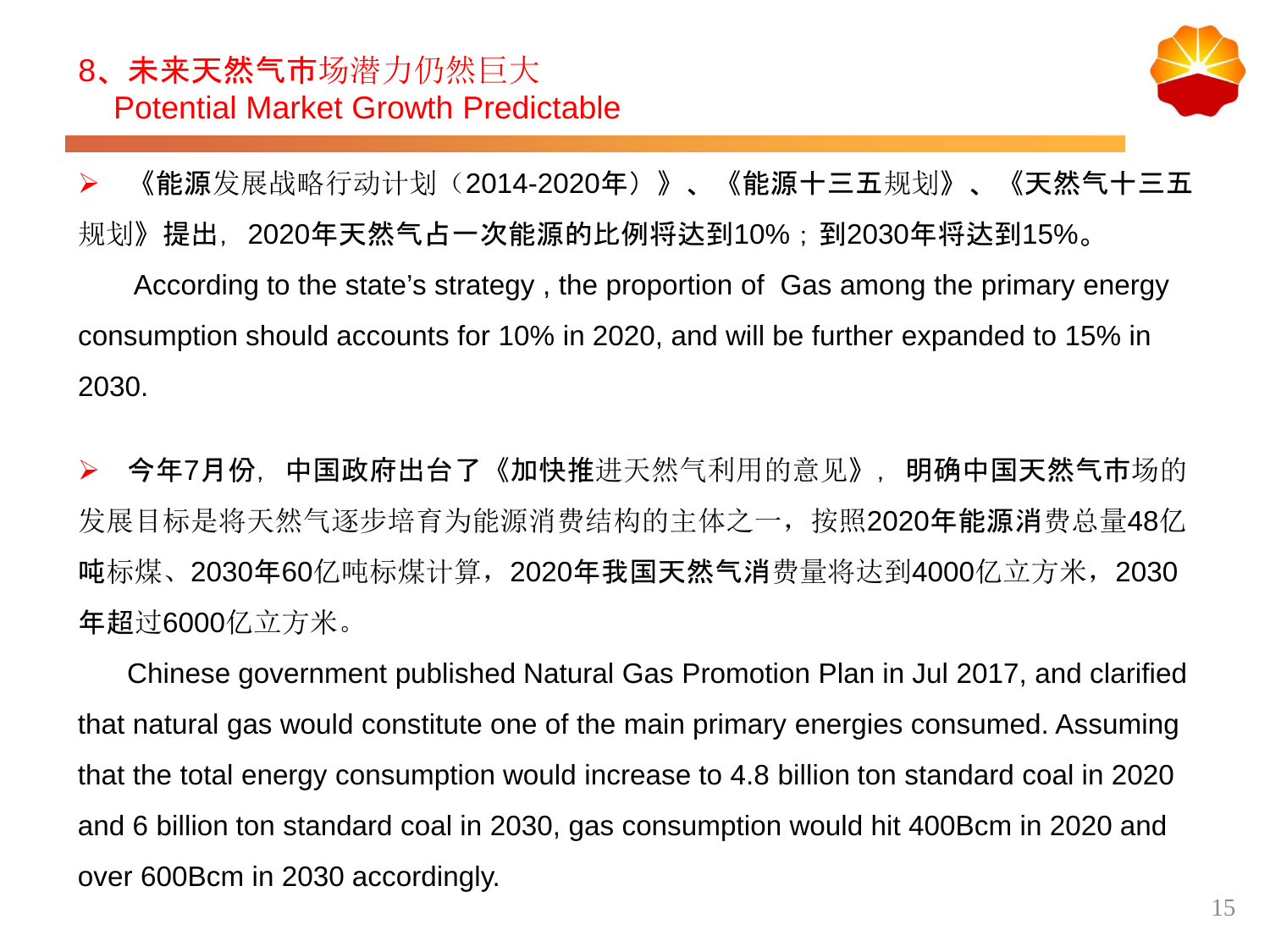

### 2020和2030年天然气占一次能源比重规划目标

### Proportion of Natural Gas in Primary Energy Consumption 2020,2030

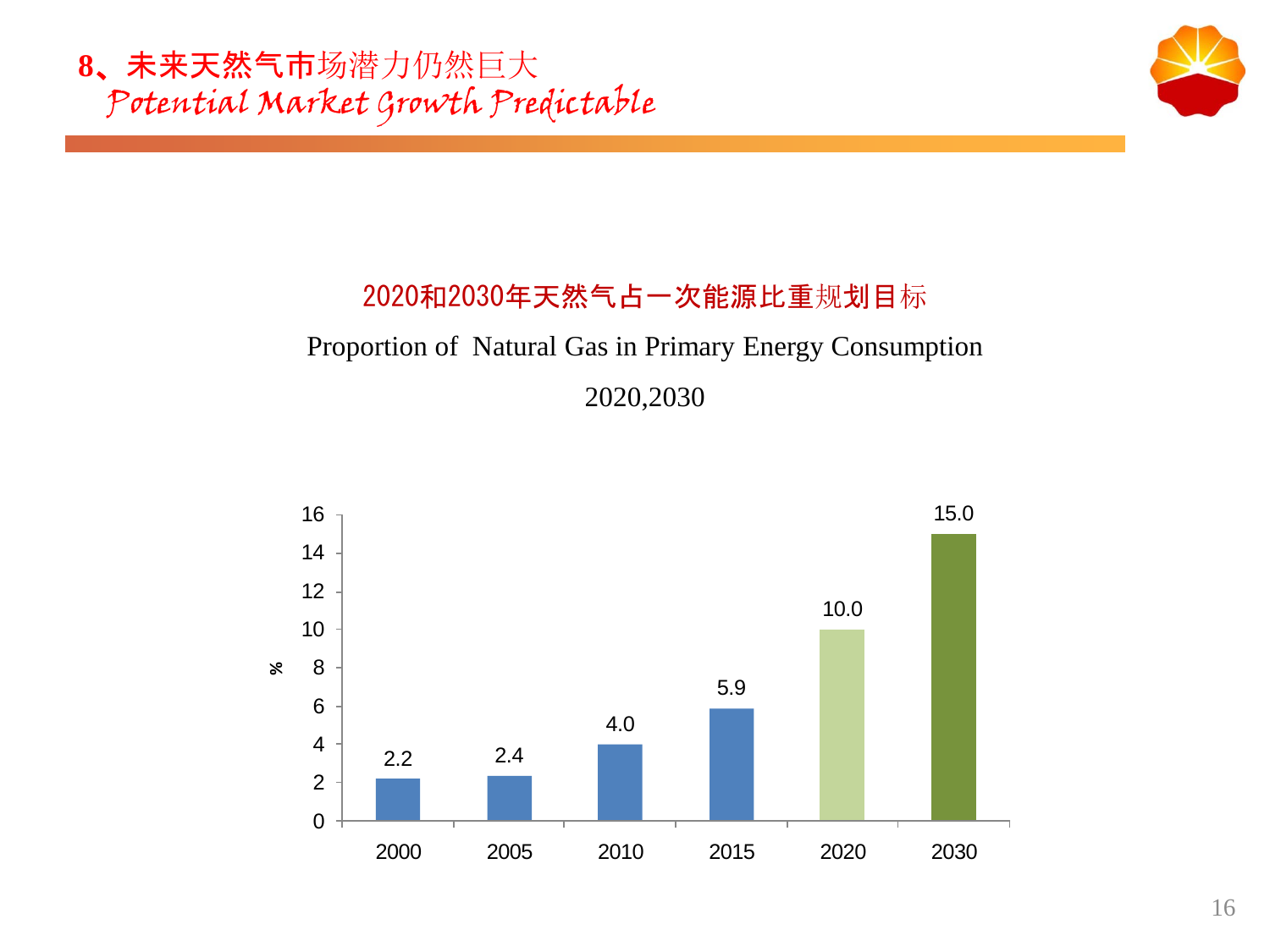

 天然气是清洁低碳能源,使用便利,与可再生能源具有较好的互补性,未来中国天然 气需求仍将逐步增长,同时随着对外依存度的不断提高,进口天然气数量也将不断增加。 As clean and low-carbon energy, gas is ideally complementary with renewable energy. Chinese gas demand will keep growing in the future, and the amount of imported gas will ascend at the same pace.

 当前国内市场存在着资源供应能力、设施建设等与天然气需求之间的矛盾,以及国内 可承受的气价水平与天然气成本之间的矛盾。

Currently, there are two main conflicts: the conflict between the increasing gas demand and the insufficient supply and infrastructure; the conflict between the demand affordability and costs of supply.

 目前美国LNG项目在稳定性、经济性、灵活性方面都有独特之处,双方有合作潜力。 The current US LNG projects are unique in terms of stability, economy and flexibility ,which may help potential bilateral cooperation.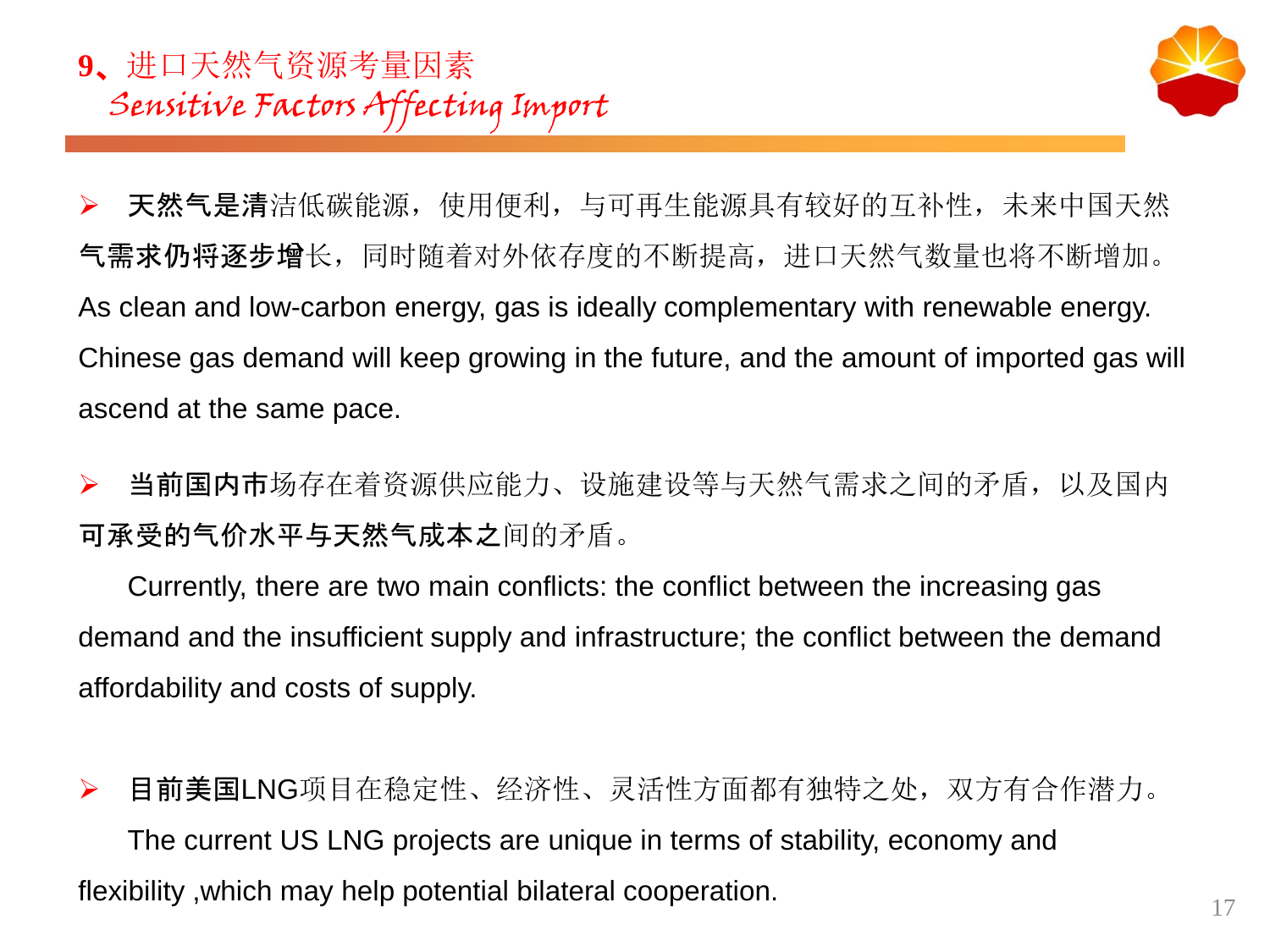**9**、进口天然气资源考量因素 Sensitive Factors Affecting Import



结合中国天然气实际情况,进口天然气资源有以下的比选考量因素:

Factors Affecting Natural Gas Import:

|                     |                          | 稳定性<br><b>Stability</b>                                                                                                                                 | 经济性<br><b>Affordability</b>                                                      | 灵活性<br><b>Flexibility</b>                                                                                            |  |  |
|---------------------|--------------------------|---------------------------------------------------------------------------------------------------------------------------------------------------------|----------------------------------------------------------------------------------|----------------------------------------------------------------------------------------------------------------------|--|--|
| 供应环节<br>Supply-side | 生产商环节<br>Suppliers       | 1、是否充足气源;<br>Sufficient resource<br>2、是否有设施、资金、技<br>术保证平稳生产<br>The availability of<br>infrastructure, capital and<br>technology to secure<br>production | 1、气价高低;<br>Gas price level<br>2、气价未来波动性;<br>Volatility of price in the<br>future | 是否能够按照买方要求<br>根据需求安排供应<br>supply in accordance<br>with buyers' requirement<br>and demand, destination<br>flexibility |  |  |
|                     | 运输环节<br>Transportation   | 1、是否有稳定的运输能力<br>Stability of freight<br>capability<br>2、运输是否安全可靠<br>Reliability of transportation<br>capability                                         | 运输价格高低<br>Freight level                                                          | 是否能够按照买方要求<br>根据需求安排运输<br>Delivery in accordance<br>with buyers'<br>requirements and<br>demand                       |  |  |
|                     |                          |                                                                                                                                                         |                                                                                  |                                                                                                                      |  |  |
| 需求环节<br>Demand      | 消费设施环节<br>Infrastructure | 需求环节管道、接收站、储气库等储运设施是否与天然气资源匹配, 是否需要<br>新增投资。<br>Pipeline, terminals and storages should match gas resources; whether need new<br>investment or not      |                                                                                  |                                                                                                                      |  |  |

- ✔ 经济性方面需综合考虑气价、运输费、新增消费设施投资等综合成本,国内市场销售价与国产常规气和非常规 气(煤制气、煤层气、页岩气等)新增产能成本、替代能源价格、现有进口项目价格、潜在进口项目价格相比。
- $\checkmark$  Price, shipping cost and new infrastructure investment should be taken into consideration. Also, marginal costs of domestic conventional and non-conventional gas supply, price of substitute energy, gas price of existing and potential importing projects should be compared with domestic sales price. These prices of the stating and potential importing projects should be compared with domestic sales price.